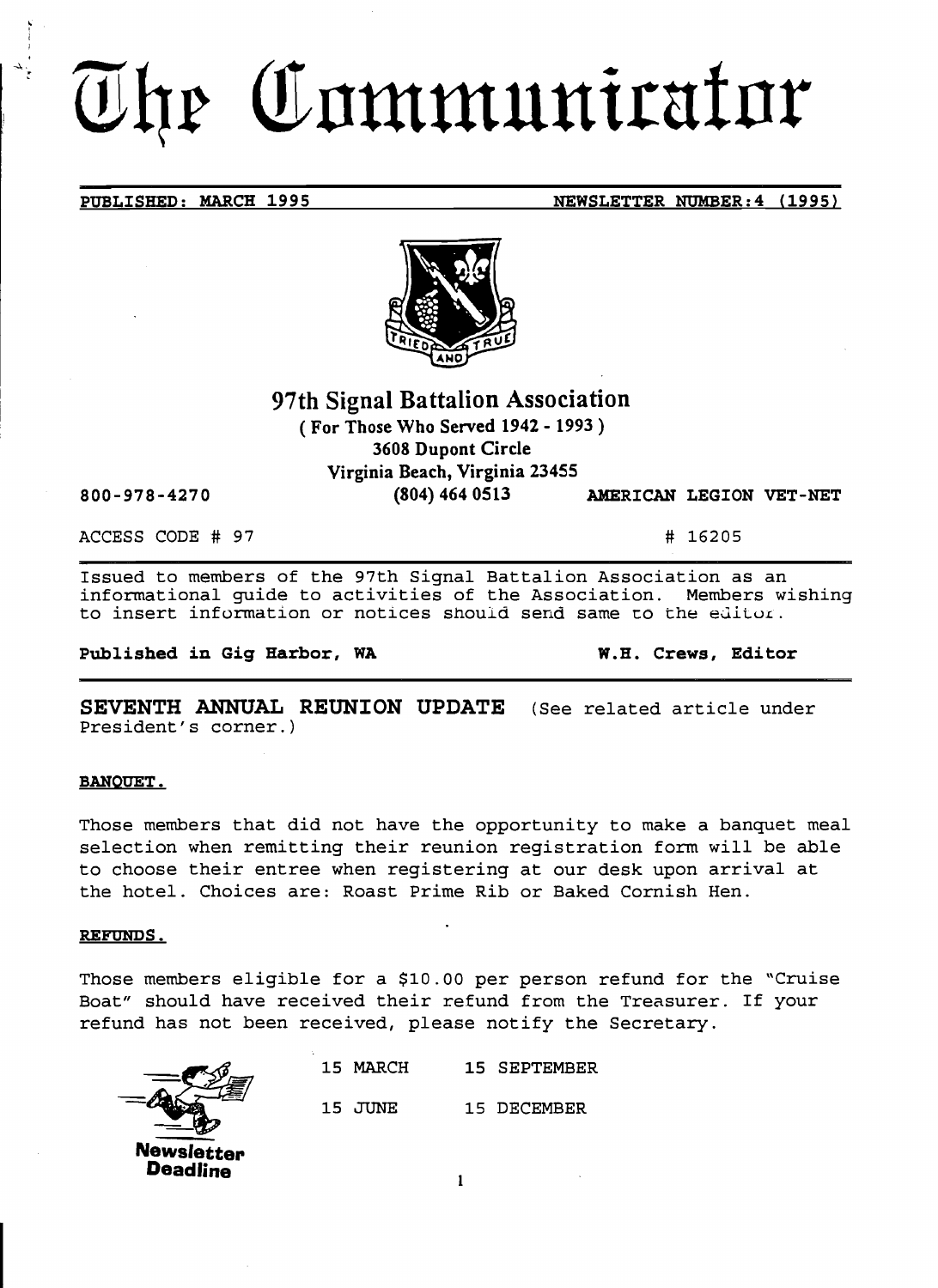

### **NEW REGISTRATION FORM**

Due to the changes in the banquet, a new registration form is included in this newsletter as page 9. If you have not registered, please do so now.

### **REUNION LOCATION.**

Location: The Holiday Inn 1-10 is located in Metaire, LA at exit #225 off Interstate 10, less than 20 minutes from downtown New Orleans and the French Quarter. A ten (10) minute drive from the New Orleans International Airport.

Room Rate: Special room rate at \$60.00 per room per night for up to four people per room. All guest room rates are subject to a current 11.75% hotel tax.

Reservations: Reservation cards were mailed along with the last newsletter. Make your reservation early and forward them to the Hotel, or phone in the reservation. All reservations must be made by March 17, 1995 on which date the unused portion will be turned back to the Hotel for use by the public. We have 125 rooms set aside and they are expected to go fast.

Your attendance at our Annual Reunion will give you an opportunity to visit the vitrant, friendly and inviting city of **NEW ORLEANS** with it's great cuisine, jazz, low priced tours, and shoppers paradise. For great cuisine, jazz, low priced tours, and shoppers paradise. For great carbine, just, for priced coars, and shoppers paradice.<br>those who have never visited New Orleans, here is a splendid opportunity to see first hand why so many people extol its virtues.

### **CAMPGROUND**

On base campground at New Orleans Naval Air Station (NAS) is available for members driving their RV's to New Orleans. Reservations may be made by calling (504) 393-3448. Paul Muuss visited this campground and indicates that it has the best facilities.

### **DOOR PRIZES.**

As in the past, "Door Prizes" will be awarded at the reunion. Members are encouraged to provide door prizes to support this activity. Members can either bring door prizes to New Orleans or mail the articles to the hotel to be held for the 97th. Door Prizes are expected to be awarded in the CP room prior to the Banquet.

### **DUES (REPEAT)**

As required under the Association by-laws, members are to be notified at least 60 days that their dues are to be paid on 1 Jan of the current year. This requirement was met with the September newsletter. If you have not paid your current dues, please do so now.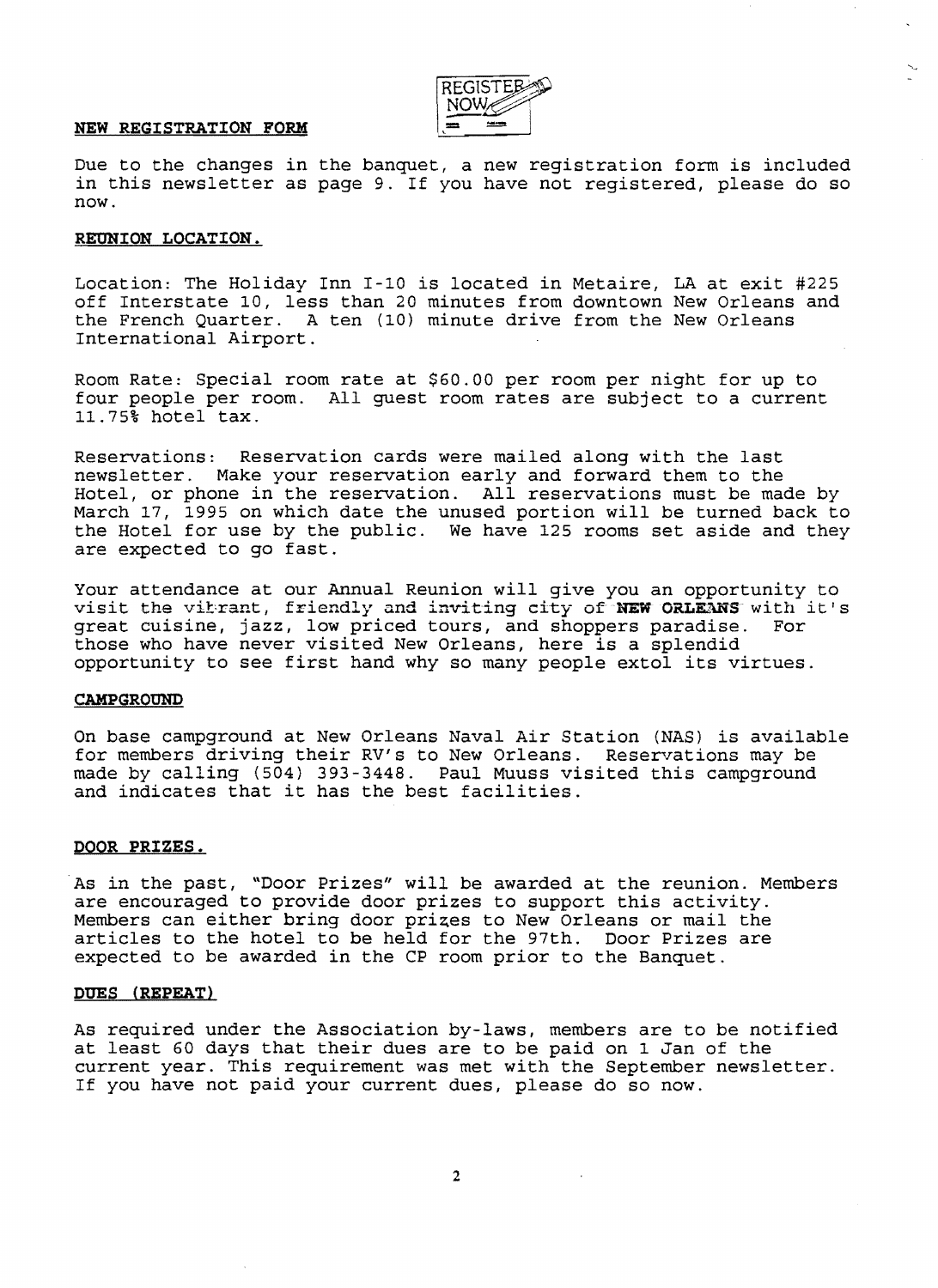### SCHEDULE OF EVENTS

Ź

Following Schedule of Events will be followed during our New Orleans reunion 19 - 23 April 1995. 18 April 1995 Tuesday 19 April 1995 wednesday 1500 1500 1700 20 April 1995 Thursday 0800 1000 1200 1700 1200 21 April 1995 Friday 0900 1100 1000 1300 1500 1200 1700 1800 1900 1900 2000  $2000 -$ 2100 22 April 1995 Saturday 1200 23 April 1995 - Sunday<br>0700 - 0900  $0700 - 0900$ Early Check in and Set up Check in CP Opens - Regency I - (Smoking) Regency II - (Non Smoking) Registration and Banquet Sign up Hotel Lobby Free Time Board of Directors Meeting - Bayou Room Registration and Banquet Sign up Hotel Lobby CP Opens - Regency I - (Smoking) Regency II - (Non Smoking) Free Time General Business Meeting - Regency III Registration and Banquet Sign up Hotel Lobby Board Of Directors Meeting - Regency Room All members welcome CP Opens Cocktails - NO Host - Cash Bar Banquet Introduction of New Members and First time attendees - Admin Announcements Awards - Presentations CP Re-opens Free Time CP Opens Farewell Breakfast and Departures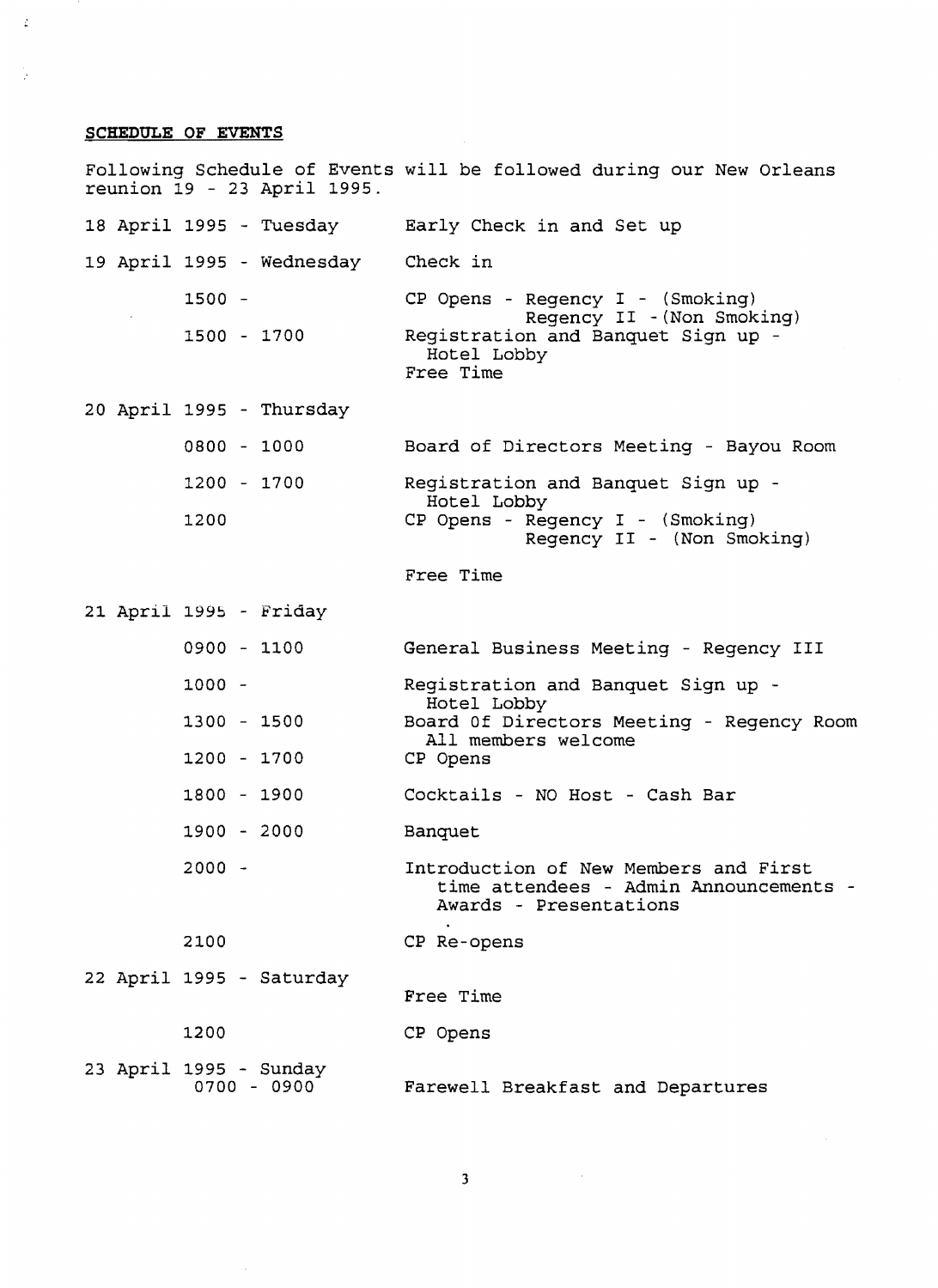**ELECTION OF OFFICERS.** There will exist vacancies as Vice President and two Board of Directors (Bd Dr) as of the New Orleans reunion. Members wishing to nominate persons to fill any of these vacancies are



encouraged to submit names to the Secretary ASAP. Written permission of those nominated are required stating that: "They will serve if Nominated and Elected. <sup>n</sup>

**AREA COORDINATORS (THIRD REQUEST.)** Members are asked to volunteer as Area Coordinators in their respective areas. Vacancies presently exist and others will become vacant in the near future. Persons interested in this most important position should contact our acting president Paul Muuss for further details.

### **MEMBERSHIP ROSTERS**

New membership rosters, both active and inactive, have been prepared by the Secretary and will be distributed by him to active members shortly. Others desiring copies of the rosters should send a SASE (.78) to the Secretary requesting same.

### **ATTENDEE'S AT THE MINI REUNION, MYRTLE BEACH, S.C.** 5 - 8 **MARCH 95**

Jack and Sue Gross Denver R. Barnes Dave and Gloria Harris George and Charlotte Van Deventer Milt and Isle Highsmith Charlie and Edith Hornsby Robert and Mrs Carlton F. "Mick" and Barbara Leblanc Cecil and Hilde Lisenby Ralph Cenicola Joe Milici Daris Pinkston and friend Sandy Dave and Dee Radke Mike Roberts George Luketich Jimmie and Irene Watson

### **REQUEST FOR INFORMATIQN**

167TH Signal Photo Company - Seeking anyone that served with this unit in Europe during World War II. Doing research on this unit and need information. Contact: Paul Belcher, 1210 Ridgemont Dr. Austin, TX 78723 Tel (512) 323 0923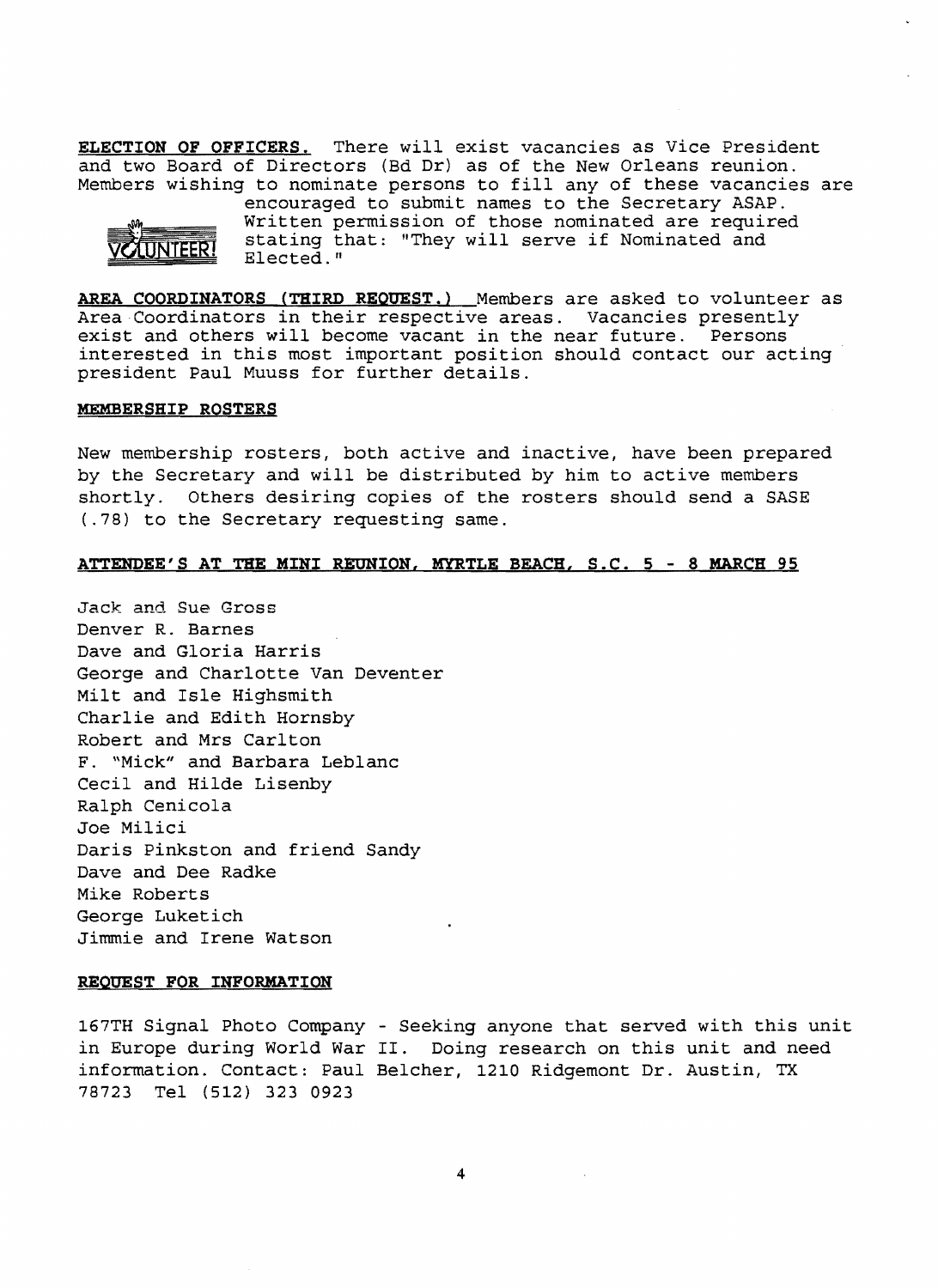**SEARCHING FOR A LOST COMRADE. (REPEAT)** Members wishing to locate an old buddy but do not have the address and telephone number should submit full name, last known address, city and state, and area of residence to George Zentner. George has access to a "PC telephone disk" that contains over 80 million names, addresses, and telephone numbers. Send your request along with a "SASE, business size" for return of any names that are listed on the disk.

**ASSOCIATION "800" NUMBERS. (REPEAT)** The Association now has its own telephone numbers. One of the lines provide direct 800 access. The numbers are: 1). 800-978-4270, Access code #97 must be used, 2) 804-464-9701.

Members are encouraged to use either of the above numbers when<br>desiring information relative to the association. Cost will be the desiring information relative to the association. determining factor in maintaining the *"800"* service. A trial period through April 1995 is in place and if the cost is prohibitive, hours of use will be curtailed. e.g., Use of the *"800"* number after 1700 each day.

### **EDITOR'S NOTES.**

As noted in the last newsletter the association has been granted permission to use the "Non Profit Third Class Bulk Mail" rate when mailing large numbers of pieces of mail. (Newsletters and Rosters.) As was anticipated the association saved over half of our postage costs. For example, the bulk mailing costs for the last newsletter were \$47.58 for 400 copies. However, a rash of "returned for address correction" were received. Each returned item costs the Association \$.32. Accordingly, the address correction notice has been removed and all members are requested to send address corrections directly to the editor and the Secretary to ensure that all mailing lists are maintained properly.

### **REUNION SITE 1997.**

The reunion site for 1997 should be selected at the upcoming 1995 . reunion to be held in New Orleans. Members that wish to present their proposals for this reunion should have their preliminary documents prepared in order to make a sartisfactory proposal to the Board. Members should advise the Secretary of their plans and obtain the requisite procedures and check list from him.

### **OTHER REUNIONS**

The First National Korean War Veterans Reunion will be held October 19, 20, and 21 in Virginia Beach, VA. For further information call Dick Kinsley, Military Reunion Coordinator at 1-800-VA BEACH.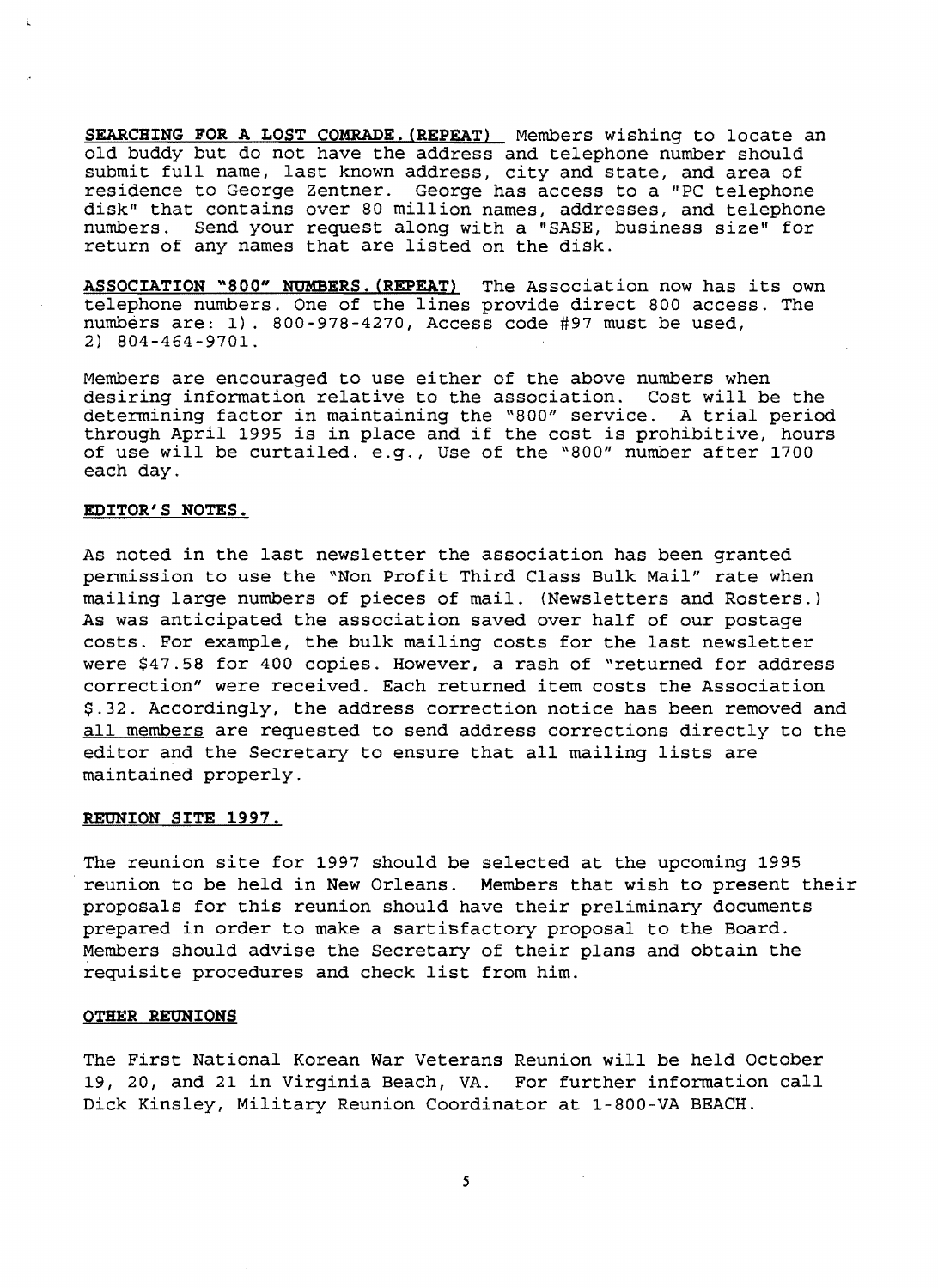### **THE PRESIDENT'S CORNER**

### **OPEN LETTER FROM THE ACTING PRESIDENT (PAUL HDUSS)**

We are in the final stages of putting together our reunion in New Orleans. I am sure that all are looking forward to this most happy occasion and I am hopeful that members will not be dissapointed. We have twenty (20) spaces reserved at the "New Orleans School of Cooking" on Thursday, 20 April 1995. The cost is \$20.00 which also includes lunch. The hotel will provide transportation for about \$5.00 per person. Sign up for this program when registering at our desk upon arrival. We also have arranged for ten (10) spaces on Saturday, 22 April for those that miss the Thursday class.

The "McIlenny Company" that produces "Tobasco Sauce" is located on Avery Island about three hours drive Southeast of New Orleans. Tours of the facility are scheduled 9 - 4 each weekday and 9 - 12 on<br>Saturdays. This is an excellent one day tour and the facility This is an excellent one day tour and the facility has a fine gift shop and picnic area.

The hotel operates a free shuttle to the "French Quarter" on a preset schedule that is posted in the lobby of the hotel.

We plan on having music after the banquet on Friday evening. Since the banquet will be held in the same rooms as our CP, there is no excuse not to stay and dante!!! You'll hear music that is familiar and easy to dance to.

I am assured by the hotel staff that our Sunday morning breakfast will include "S.O.S." that we are all familiar with. I have advised the staff that everyone attending our reunion is an expert so the staff had better deliver.

We will have a rented vehicle available at the hotel. If any attendee wishes to make a short trip and does not have transportation, please contact Joe Milici, George Luketich, or myself.

Members attending the reunion are requested to remit their reunion and hotel registration forms by the deadlines (17 March - Holiday Inn, 1 April to the secretary.) But, if you decide at the last moment to attend, we will make the arrangements!!! I will be in New Orleans on 12 April. Members may leave messages for me at the Holiday Inn or contact the secretary before he departs for New Orleans (14 April 95.) The most important thing is that you attend!!! So don't allow a lost registration form or a late change in plans that would allow you to attend after the cut off date deter you. We are all members of the attend after the car off date deter you. We are all members of the<br>97th Signal Battalion and we do not let our comrades down. Just give us a call and advise us when you will arrive.

Our new "800" telephone service is meant to open communication with the members. We want you to call if for no other reason than to find out what is going on in the association. Our secretary is happy to hear from you and your dues are paying for the line. So you have paid for a call whether you make it or not. Of course my line is always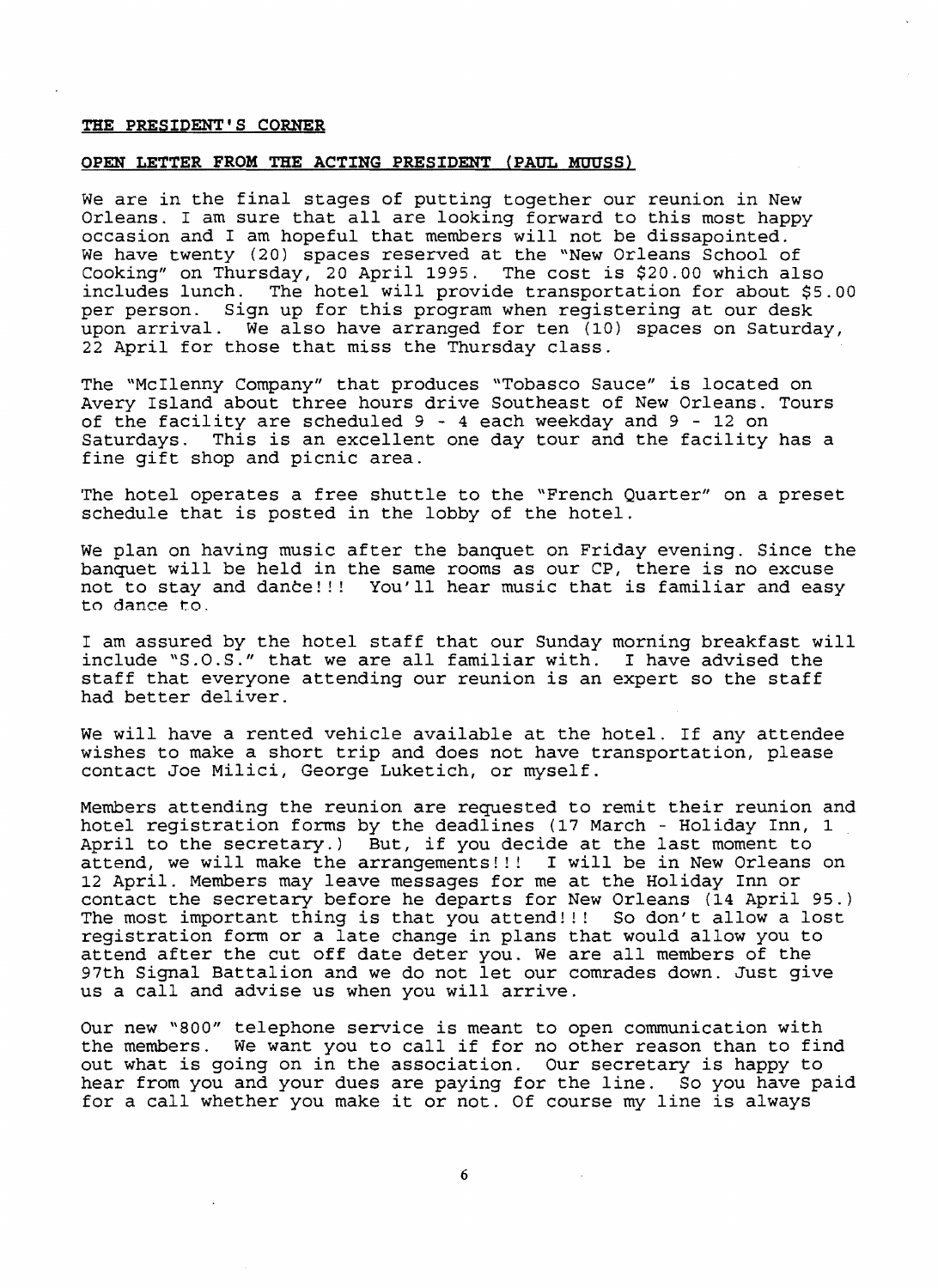open to you. Just call me at (719) 390 7274. Same number for my Fax line if that is more convenient.

We will have another newsletter out after the reunion to allow members that could not attend to know exactly what took place at our Board and Membership meetings.

I am really looking forward to New Orleans. If there is anything I can do for any member before you arrive, I'm only a phone call away. Please come up to me and introduce yourself while at the reunion and tell me how the reunion is going . Any ideas, comments and suggestions that would improve future meetings will be greatly appreciated.

Tried and True

Signed

Č.

PAUL MUUSS

### **CHANGES, DELETIONS, ADDITIONS. ETC TO THE MEMBERSHIP ROSTER.**

Make corrections listed below to your current membership roster of January 1995:

### **CHANGE FROM INACTIVE TO ACTIVE.**

| Robert A Carlton  | Raleigh P. Nelson<br>Norman Bordley |                       |
|-------------------|-------------------------------------|-----------------------|
| 1946 Neptune Dr   | 1 Hill Farm Court                   | 213 Highland Ave      |
| Augusta, GA 30906 | St Paul, MN 55127                   | Trucksville, PA 18708 |

128 N. Cox St 52 T. Huxley Ln. 26 Bone Fede Place Ottawa, OH 45875 Missouri City, TX Keansburg NJ 07734

Thomas A. Unverferth George F. Ogden Francis X. Mahon 77459

Kenneth V. Mosher RR 1, Box 146 Stronghurst, IL 61480

### **ADD TO INACTIVE ROSTER.**

James E. Poole Theodore F. TeIcher Donald Umatom Judy Poole Elizabeth TeIcher 4211 N. 93rd St 1710 Thors Rokk 2403 Landover Blvd Omaha, NE 68134 Marietta, GA 30068 Spring Hill, **FL** 34608 404 642 4193 69-72 904 686 1616 42-44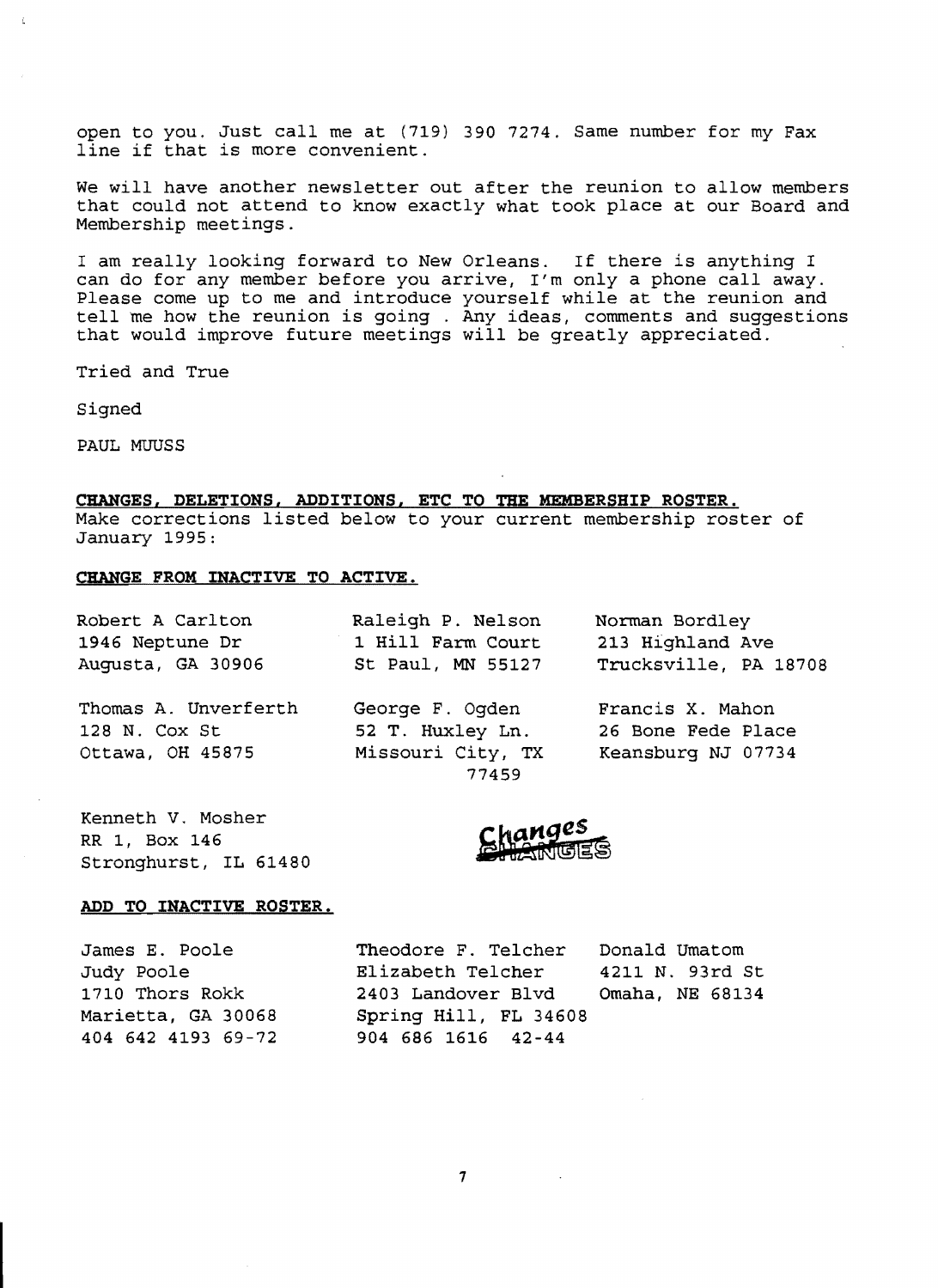James H. Partridge Walter R. Stock Claremce Stern Elana Partridge 2750 Baur Rd Rosie Stern 68 Hill St 1ndianapolis, IN 46220 Rt 4, Box 99<br>Leominster, MA 01453 317 251 2750 52-54 Long Praire, 508 537 2769 51-53 WOC 612 732 6311 ROC, HF

Miami, OK 74354 Jefferson City, MO 65101

Long Praire, MN 56347

### **CHANGE OF ADDRESS**

Clarence L. Sheeley David J. Murphy Mrs Sophie Gestwicki 335 Main St. 398 Ridge Crossing Dr 1 Temple Sq Apt 307<br>Grahamville. NY 32740 Apt 8 Fredonia. NY 14063 Grahamville, NY 32740 Apt 8 Martinez, GA 30907 Tommy W. Malcolm Frances J. Leblanc<br>1630 Park Heights 930 Fairmont Blvd 1630 Park Heights

### **OTHER CHANGES**

Richard V. Kurolvech not Kurlovech, Marston St not Martson St James B. O'Kelley not O'Kelly Denver Barnes ZIP Code 37912 not 38912 Tommy Malcolm 1630 not 1603 Park Heights Royal Kirby Tel # is 410 757 3155 Andrew Whitton Tel # is 609 983 7587 not 7597

DELETE: Gilbert DeShelter, Mrs H.G. Annas, Robert Strunk

ADD to ASSC Roster: Kim DeShelter, Mrs Ardith Strunk

SICK CALL: Angelo "Greek" Demopolis, Charles Sturgis

### **LAST RETREAT**

Joseph Lancto 1962 John F. Thornhill 1985



### **COOKBOOK**

The "Tried and True" Cookbook is out!! Looks Great!! Get your order in now!!! See page 11 for ordering info.

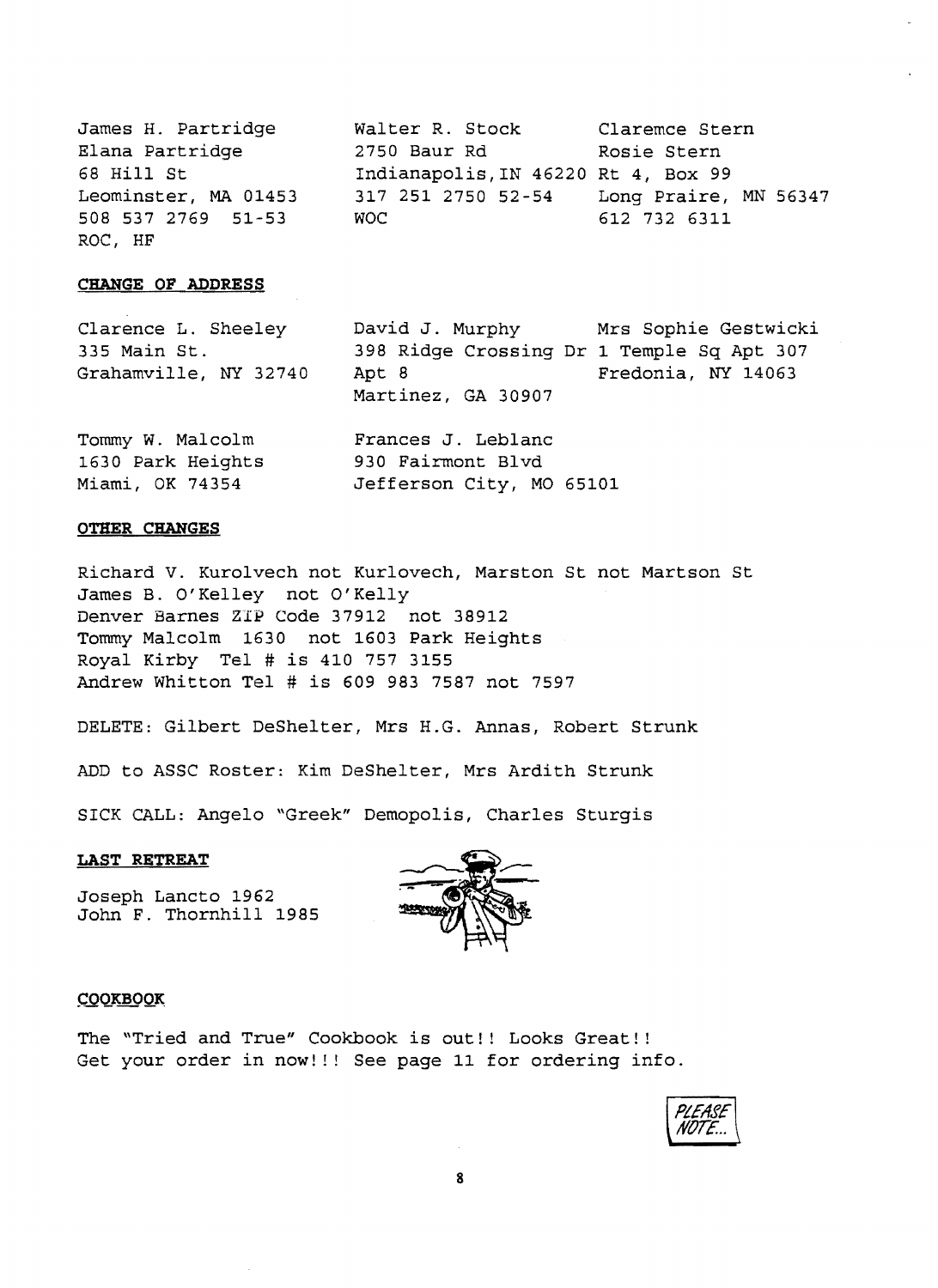| REUNION REGISTRATION                                                                                                                                                                                                                                                                                                                               | RETURN NO LATER                       |
|----------------------------------------------------------------------------------------------------------------------------------------------------------------------------------------------------------------------------------------------------------------------------------------------------------------------------------------------------|---------------------------------------|
| 97TH SIGNAL BATTALION ASSOCIATION                                                                                                                                                                                                                                                                                                                  | THAN: 1 APRIL 1995                    |
| 19-23 APRIL 1995 - NEW ORLEANS, LA                                                                                                                                                                                                                                                                                                                 |                                       |
| <b>BANQUET</b>                                                                                                                                                                                                                                                                                                                                     |                                       |
| FRIDAY, 21 APRIL 1995<br>MAIL TO: DAVE HARRIS                                                                                                                                                                                                                                                                                                      | REGISTRATION FEE:                     |
| 3608 DUPONT CIRCLE                                                                                                                                                                                                                                                                                                                                 |                                       |
| VA BEACH, VA 23455                                                                                                                                                                                                                                                                                                                                 | \$3.00 PER PERSON<br>(NON REFUNDABLE) |
| MAKE CHECKS PAYABLE: 97TH SIG BN ASSN                                                                                                                                                                                                                                                                                                              |                                       |
| NAMES (AS WILL APPEAR ON NAME TAGS)                                                                                                                                                                                                                                                                                                                |                                       |
| <b>SPOUSE</b>                                                                                                                                                                                                                                                                                                                                      |                                       |
| <b>MEMBER</b>                                                                                                                                                                                                                                                                                                                                      | <b>GUEST</b>                          |
| <b>STREET</b><br>CITY<br><b>STATE</b>                                                                                                                                                                                                                                                                                                              | TELEPHONE #<br>ZIP                    |
| MEMBERSHIP CARD $#$ $\qquad$ $\qquad$ $\qquad$ $\qquad$ $\qquad$ $\qquad$ $\qquad$ $\qquad$ $\qquad$ $\qquad$ $\qquad$ $\qquad$ $\qquad$ $\qquad$ $\qquad$ $\qquad$ $\qquad$ $\qquad$ $\qquad$ $\qquad$ $\qquad$ $\qquad$ $\qquad$ $\qquad$ $\qquad$ $\qquad$ $\qquad$ $\qquad$ $\qquad$ $\qquad$ $\qquad$ $\qquad$ $\qquad$ $\q$<br>TROOP/COMPANY | FROM TO                               |
| REGISTRATION FOR SOCIAL EVENTS                                                                                                                                                                                                                                                                                                                     |                                       |
| <u>S POUSE</u><br><b>FUNCT ION</b><br><u>SELF</u><br><u>GUEST</u>                                                                                                                                                                                                                                                                                  | <u>COST</u><br>TOTAL                  |
| REGISTRATION FEE:                                                                                                                                                                                                                                                                                                                                  | \$3.00<br>X                           |
| BANQUET & ENTERTA INMENT:                                                                                                                                                                                                                                                                                                                          | \$25.00<br>X.                         |
| FAREWELL BREAKFAST:                                                                                                                                                                                                                                                                                                                                | \$7.00<br>X.                          |
| HOSPITALITY ROOM:                                                                                                                                                                                                                                                                                                                                  | \$10.00<br>X                          |
|                                                                                                                                                                                                                                                                                                                                                    | S                                     |
| I HAVE ENCLOSED \$<br>FOR EVENTS & COST INDICATED                                                                                                                                                                                                                                                                                                  |                                       |
| IS YOUR 1995 MEMBERSHIP DUES PAID???? ENCLOSED??? \$                                                                                                                                                                                                                                                                                               |                                       |
|                                                                                                                                                                                                                                                                                                                                                    |                                       |
| MY PARTY WILL ORDER _______ ROAST PRIME RIB &/OR _______ CORNISH HEN FOR BANQUET                                                                                                                                                                                                                                                                   |                                       |
| SPECIAL DIET RESTRICTIONS?:                                                                                                                                                                                                                                                                                                                        |                                       |
| NUMBER IN PARTY THAT WILL ATTEND: PINOCHLE TOURNAMENT:                                                                                                                                                                                                                                                                                             |                                       |
|                                                                                                                                                                                                                                                                                                                                                    |                                       |
| NOTE: THE HOLIDAY INN IS A LOCATION THAT TOUR OPERATORS PICK UP & RETURN<br>PERSONS THAT SIGN UP FOR SIGHT SEEING TOURS. TOUR ARRANGEMENTS CAN                                                                                                                                                                                                     |                                       |
| BE MADE IN THE HOLIDAY INN LOBBY.                                                                                                                                                                                                                                                                                                                  |                                       |
|                                                                                                                                                                                                                                                                                                                                                    |                                       |
| CANCELLATION POLICY: HOTEL - 72 HOURS BANQUET - 72 HOURS                                                                                                                                                                                                                                                                                           |                                       |
| REGISTRATION FEE NON REFUNDABLE<br>HOLIDAY INN                                                                                                                                                                                                                                                                                                     |                                       |
| 6401 Veterans Blvd<br>HOSPITALITY ROOM: 72 HOURS<br>Metairie: La 70003                                                                                                                                                                                                                                                                             |                                       |
|                                                                                                                                                                                                                                                                                                                                                    |                                       |